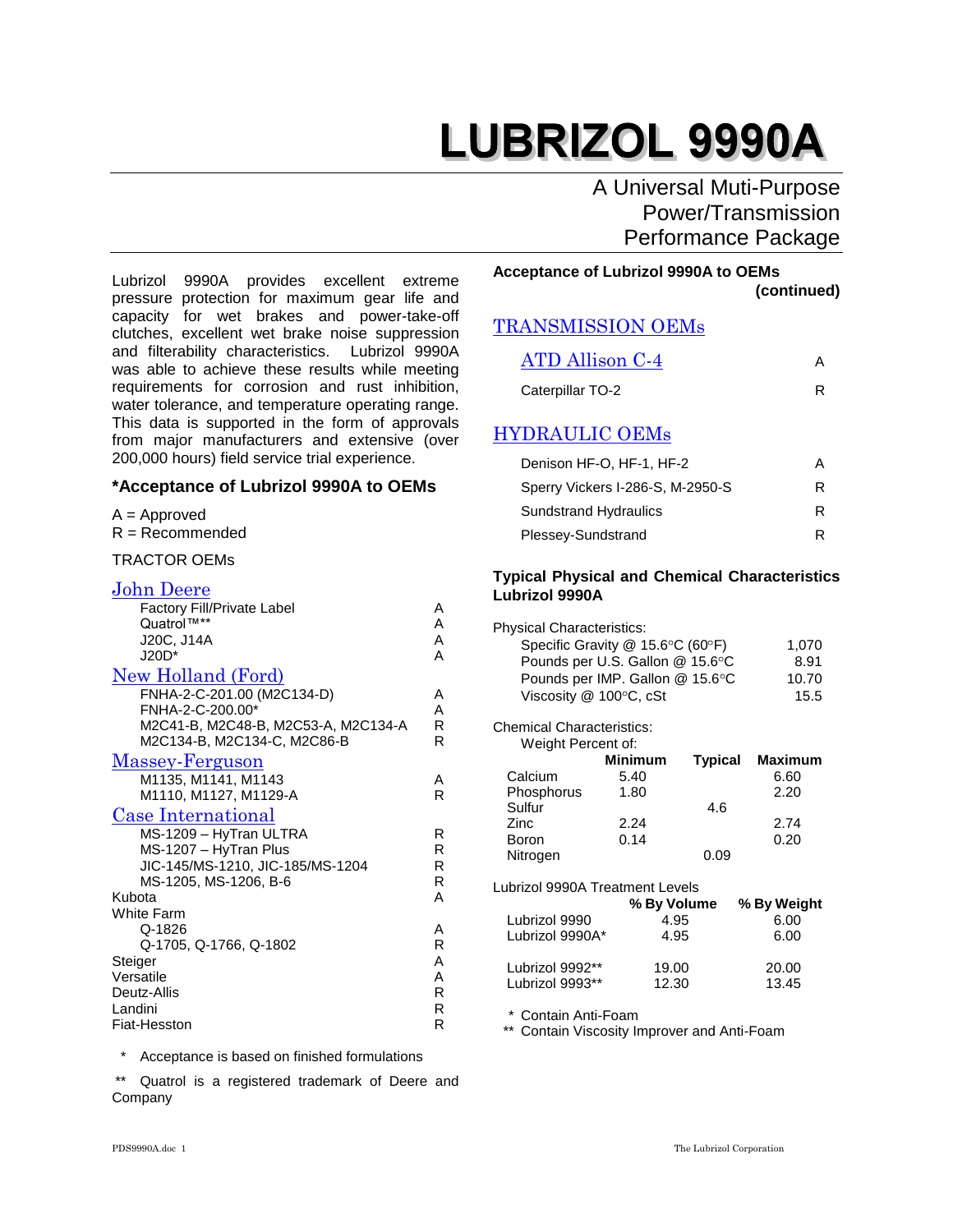### Summary of Lubrizol 9990A Performance Data

John Deere

#### **Tractor Testing Performance vs. Specification**

Exceeds Requirements

Spiral Bevel/Final Drive Gear Wear **Exceeds Requirements**<br>Brake Chatter **Exceeds** Requirements Brake Chatter **Exceeds Requirements**<br>Brake Capacity **Exceeds Requirements** Brake Capacity<br>
PTO<br>
PTO<br>
Exceeds Requirements PTO Exceeds Requirements<br>Quatrol™ Exceeds Requirements J20C Exceeds Requirements

| New Holland (Ford) |                  |
|--------------------|------------------|
| Jenkins Cycle Test | Exceeds M2C134-D |
| 3000 Gear Wear     | Exceeds M2C134-D |
| 7710 IPTO          | Exceeds M2C134-D |
| 4610 IPTO          | Exceeds M2C134-D |
| 6610 Brake Chatter | Exceeds M2C134-D |
|                    |                  |

Massey-Ferguson

ASTM/CEC Final Drive Gear Wear **Exceeds M1141**<br>Chatter and Torque **Exceeds** M1141 Chatter and Torque<br>PTO Clutch

#### **Transmission/Final Drive Testing**

Allison C-4 Transmission C-4 Clutch Friction Test Exceeds ATD C-4 C-4 THOT Exceeds ATD C-4 Anti-Wear Exceeds ATD C-4<br>
Seal Testing Exceeds ATD C-4

Caterpillar Clutch (TO-2) Exceeds CES TO-2

#### **Hydraulic Testing**

Denison P-46 Piston Pump Meets HF-0<br>T-5D Vane Pump Meets HF-0 T-5D Vane Pump

The Lubrizol Corporation 29400 Lakeland Boulevard Wickliffe, Ohio 44092 (440) 943-4200

Exceeds ATD C-4

Exceeds M1141

CRC L-20 Exceeds API GL-4 High Torque Requirements

Vickers 35VQ25A Pump Meets I-286-S and M-2950-S

Sundstrand 22 Axial Piston Pump Acceptable for use in Sundstrand Hydraulics

Plessey-Sundstrand **Acceptable for use in Plessey-Sundstrand Hydraulics** Acceptable for use in Plessey-Sundstrand Hydraulics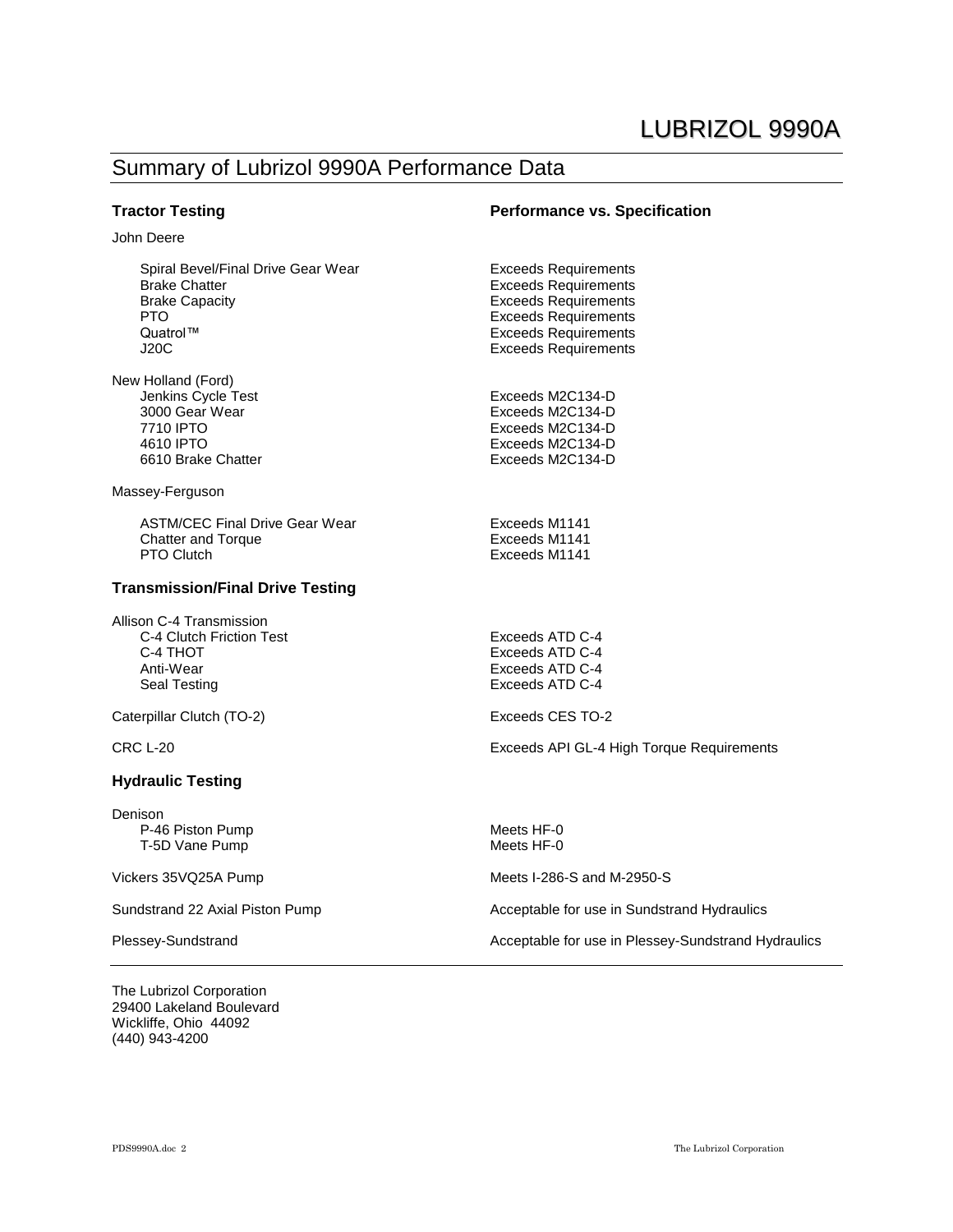# **LUBRIZOL 9990**

# AGRICULTURAL OEM PERFORMANCE

## JOHN DEERE

Historically, John Deere JDM J20, Quatrol™\*, and HY-GARD™\* fluids have been used in all John Deere agricultural equipment. Lubrizol 9990-based products have been approved by John Deere against their factory-fill specification. In addition, multiple Lubrizol 9990-based hydraulic/transmission fluids have been approved for meeting worldwide Quatrol and other J20 service-fill applications. Laboratory performance tests documenting these approvals are shown below.

| JOHN DEERE JDM J20 TEST RESULTS |  |  |  |
|---------------------------------|--|--|--|
|---------------------------------|--|--|--|

| PERFORMANCE TEST                                                                                                                                      | <b>RESULTS</b>                             |                                         | <b>REQUIREMENT</b>                                                                   |  |
|-------------------------------------------------------------------------------------------------------------------------------------------------------|--------------------------------------------|-----------------------------------------|--------------------------------------------------------------------------------------|--|
| JDQ95 Spiral Bevel & Final<br><b>Drive Performance</b>                                                                                                |                                            |                                         | Gear wear protection equal to or<br>better than reference fluid JDM<br><b>J20C/D</b> |  |
| Assessment                                                                                                                                            | Pass                                       |                                         |                                                                                      |  |
| <b>JDQ96 Brake Torque Variation</b><br>and Friction Retention<br>Capacity, Nm<br><b>Torque Variation</b><br>Relative Capacity, Nm                     | Lubrizol 9990<br>4,092<br>9,176<br>135,284 | Reference<br>3,968<br>14,880<br>138,446 | Equal to or better than<br>reference                                                 |  |
| Assessment                                                                                                                                            | Pass                                       |                                         |                                                                                      |  |
| <b>JDQ94 PST Clutch</b><br><b>Performance</b><br>Initial Friction Coefficient<br><b>Final Friction Coefficient</b><br>Stall Time (Sec.)<br>Assessment | 0.120<br>0.088<br>1.94<br>Pass             |                                         | $0.15$ max<br>0.080 min<br>5.00 max                                                  |  |
| <b>JDQ84 Hydraulic Pump</b><br>Performance<br>Flow Degradation, %<br>Assessment                                                                       | 0.6<br>Pass                                |                                         | $10$ max                                                                             |  |
| *Quatrol and HY-GARD are Registered Trademarks of Deere and Company                                                                                   |                                            |                                         |                                                                                      |  |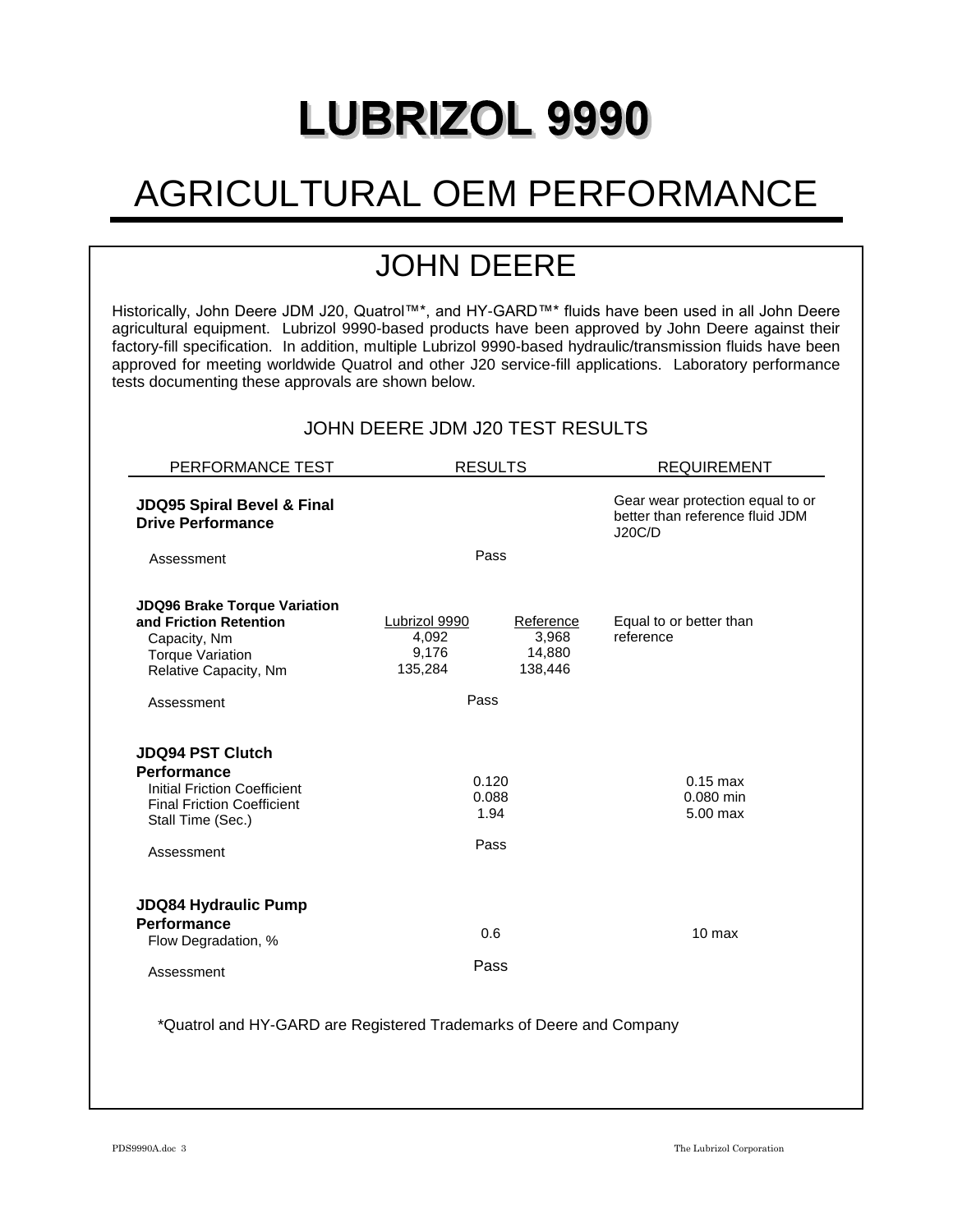# **LUBRIZOL 9990**

# AGRICULTURAL OEM PERFORMANCE

## NEW HOLLAND FORD

New Holland recommends hydraulic/transmission fluids meeting FNHA-2-C-201.00 (M2C134-D) specification. Lubrizol 9990-based hydraulic/transmission fluid is approved against the FNHA-2-C-201.00 (M2C134D) specification. Two performance areas of concern in Ford tractors are gear wear protection and brake chatter suppression.

Gear wear protection is evaluated in the Ford 3000 Gear Wear Test. A key result is the amount of pitting along crucial gear surfaces. Lubrizol 9990 allowed no pitting (0 inches) after 100 hours of testing. Other additive systems typically allow up to eight inches of pitting after 100 test hours.

Brake chatter suppression is an important performance feature for any hydraulic/transmission fluid. Historically, New Holland tractors have extensively employed sintered bronze wet brake discs, which are susceptible to high brake noise levels under heavy braking conditions. The FNHA-2-C-201.00(M2C134-D) specification outlines a brake chatter test procedure for simulating actual chatter noise encountered in heavily loaded tractors performing brake assisted turns and high-speed stops. This brake chatter test was conducted in a Ford 6610. Lubrizol 9990-based hydraulic/transmission fluid exhibited superior wet brake chatter suppression compared to competitive systems evaluated.

Lubrizol 9990 provided outstanding gear wear protection and superior wet brake chatter suppression without sacrificing PTO clutch performance as shown by the Ford 4610 and 7710 IPTO test results.

| PERFORMANCE TEST                                                                                                                        | <b>MID-CONTINENT</b><br><b>BASE STOCK</b> | <b>REQUIREMENT</b>                        |
|-----------------------------------------------------------------------------------------------------------------------------------------|-------------------------------------------|-------------------------------------------|
| Ford 3000 Gear Wear<br>Total Pitted Length, in.<br>Assessment                                                                           | 0.0<br>Pass                               | Equal to or better than the reference oil |
| <b>Ford 7710 IPTO</b><br>Engine Stall Time, sec.<br>Assessment                                                                          | 0.90<br>Pass                              | 3.0 <sub>max</sub>                        |
| <b>Ford 4610 IPTO</b><br>Engine Stall Time, sec.<br>Assessment                                                                          | 1.50<br>Pass                              | 3.0 <sub>max</sub>                        |
| Ford 6610 Brake Test<br>Assessment                                                                                                      | Pass                                      | Equal to or better than the reference oil |
| <b>Brake Capacity</b><br>SAE J1041 Brake Safety Test<br>Minimum Stopping Distance, ft.<br>Effectiveness test<br>Fade test<br>Assessment | 24.5<br>30.5<br>Pass                      | 25 max<br>31 max                          |
| <b>Hydraulic Pump Protection</b><br><b>Plessey-Sundstrand</b><br>Flow Degradation, %<br>Assessment                                      | 0.0<br>Pass                               | 5.0 <sub>max</sub>                        |

## NEW HOLLAND FNHA-2-C-201.00 TEST RESULTS

PDS9990A.doc 4 The Lubrizol Corporation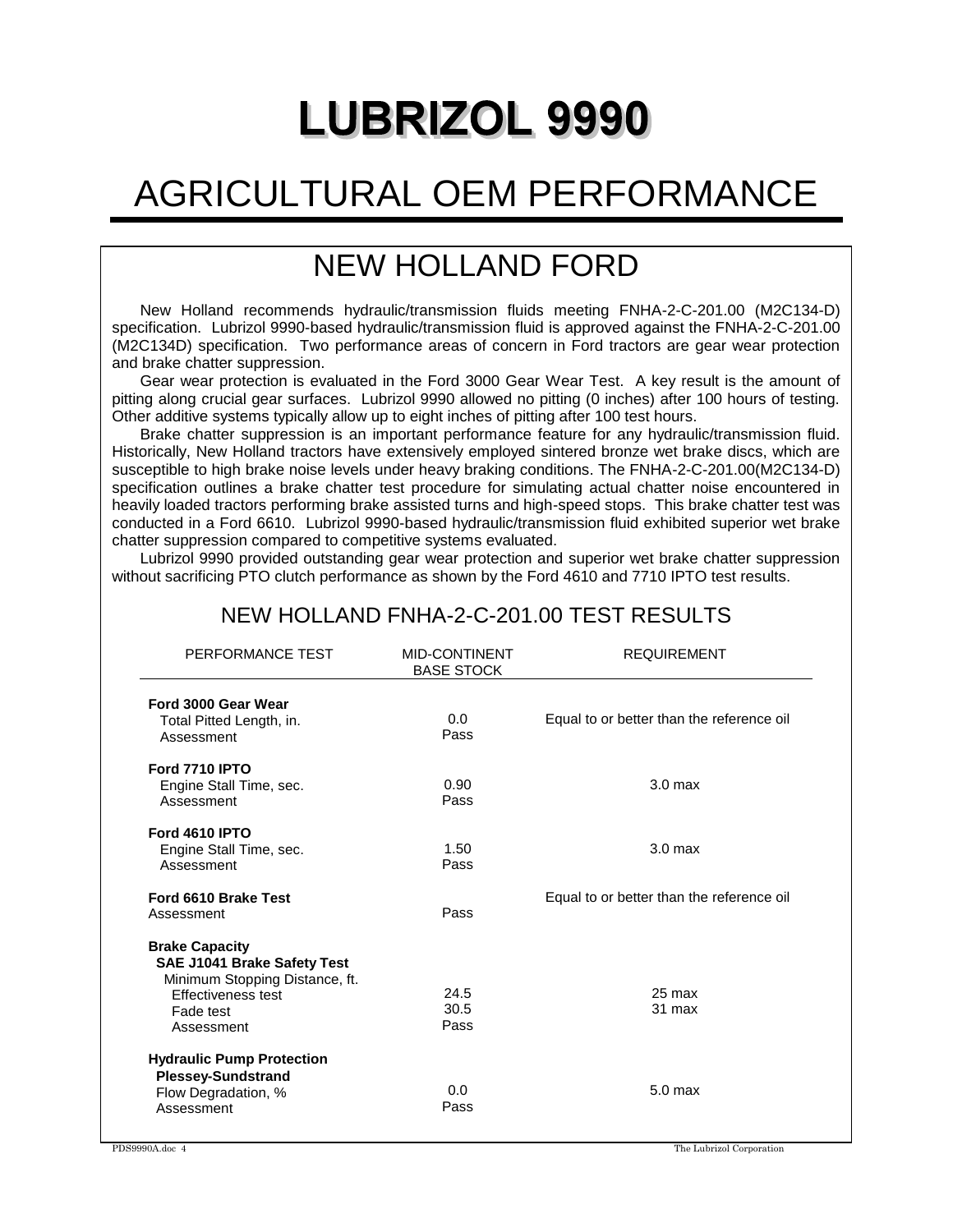# **LUBRIZOL 9990**

# AGRICULTURAL OEM PERFORMANCE

## MASSEY-FERGUSON

Massey-Ferguson currently requires hydraulic/transmission fluids to meet M1141 and M1135 for factory- and service-fill approval. Lubrizol 9990-based hydraulic/transmission fluid has shown excellent wet brake chatter suppression in independent laboratory testing. Brake chatter suppression was obtained without sacrificing PTO clutch performance. In addition, gear wear protection was excellent as shown in the ASTM/CEC Final Drive Gear Wear Test.

## MASSEY-FERGUSON M1141 TEST RESULTS

| PERFORMANCE TEST                                                             | MID-CONTINENT BASE STOCK                                                       | <b>REQUIREMENT</b>                                                             |
|------------------------------------------------------------------------------|--------------------------------------------------------------------------------|--------------------------------------------------------------------------------|
| <b>ASTM/CEC Final Drive Gear</b><br>Wear                                     |                                                                                | Gear wear protection equal to or<br>better than Permatran III<br>reference oil |
| Average Sun Pinion Wear, In.<br>Lubrizol 9990<br>Permatran III<br>Assessment | 0.0002<br>Pass                                                                 | 0.0003                                                                         |
| <b>Chatter/Torque</b>                                                        | 34.6% less chatter than<br>Permatran III reference oil.                        |                                                                                |
|                                                                              | 10.1% less torque than<br>Permatran III reference oil.                         |                                                                                |
| Assessment                                                                   | Pass                                                                           |                                                                                |
|                                                                              |                                                                                |                                                                                |
| <b>PTO Clutch</b>                                                            | 43.6% more input torque to the<br>flywheel than Permatran III<br>reference oil |                                                                                |
| Assessment                                                                   | Pass                                                                           |                                                                                |
|                                                                              |                                                                                |                                                                                |
|                                                                              |                                                                                |                                                                                |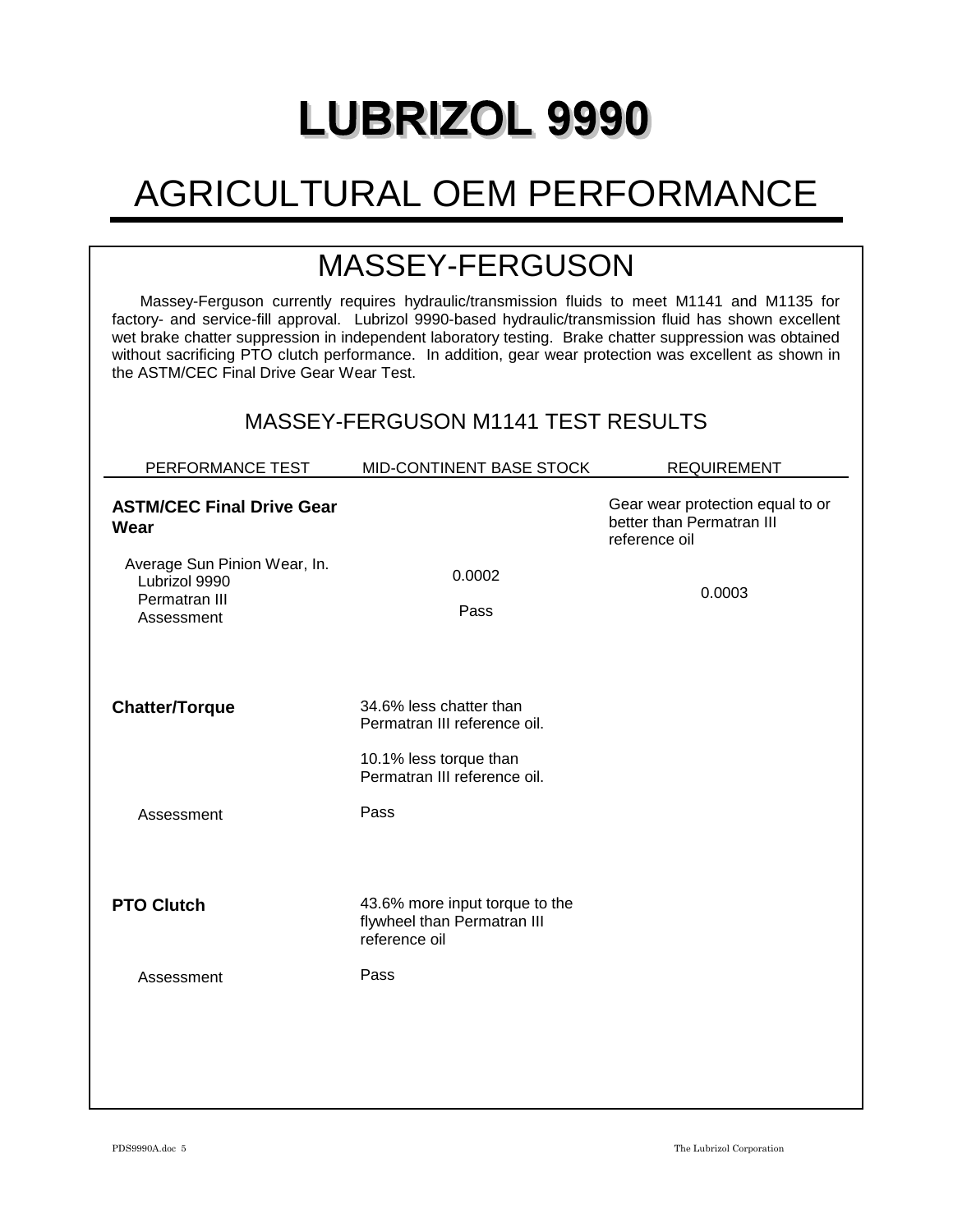# Powershift Transmission Performance

Lubrizol 9990A is a multi-purpose power transmission performance package. Although Lubrizol 9990A was developed for agricultural hydraulic/transmission oils, this performance package can be used in powershift transmissions and industrial torque converters in off-highway equipment.

The Allison C-4 specification was developed to meet higher Allison transmission division customer expectations and replace the 12-year-old type C-3 specification. The newer C-4 specification includes a higher temperature, more severe oxidation requirement and a new nonasbestos clutch friction test. It also incorporates a fluorelastomer seal compatibility test and a more demanding anti-foam and copper corrosion requirement.

The following data provides the basis for Lubrizol 9990A C-4 approval for Allison Powershift transmissions:

| <b>Allison Type C-4</b><br><b>Resin-Graphite Friction Retention Test Results</b> |                                                     |                                   |                   |  |
|----------------------------------------------------------------------------------|-----------------------------------------------------|-----------------------------------|-------------------|--|
| PARAMETER                                                                        | LUBRIZOL 9990A                                      | C-4 LIMITS                        | <b>ASSESSMENT</b> |  |
| Slip Time<br>@ 5500 Cycles, Seconds<br>Mid-Point Friction Coefficient            | 0.68<br>0.108                                       | $0.73 \text{ max}$<br>$0.103$ min | Pass<br>Pass      |  |
|                                                                                  | <b>Non-Asbestos Friction Retention Test Results</b> |                                   |                   |  |
| PARAMETER                                                                        | LUBRIZOL 9990A                                      | C-4 LIMITS                        | <b>ASSESSMENT</b> |  |
| Slip Time<br>@ 5,500 Cycles, Seconds<br>@ 10,000 Cycles, Seconds                 | 0.43<br>0.43                                        | $0.67$ max<br>$0.57$ max          | Pass<br>Pass      |  |
| Mid-point Friction Coefficient<br>@ 5,000 Cycles<br>@ 10,000 Cycles              | 0.116<br>0.117                                      | $0.072$ min<br>$0.085$ min        | Pass<br>Pass      |  |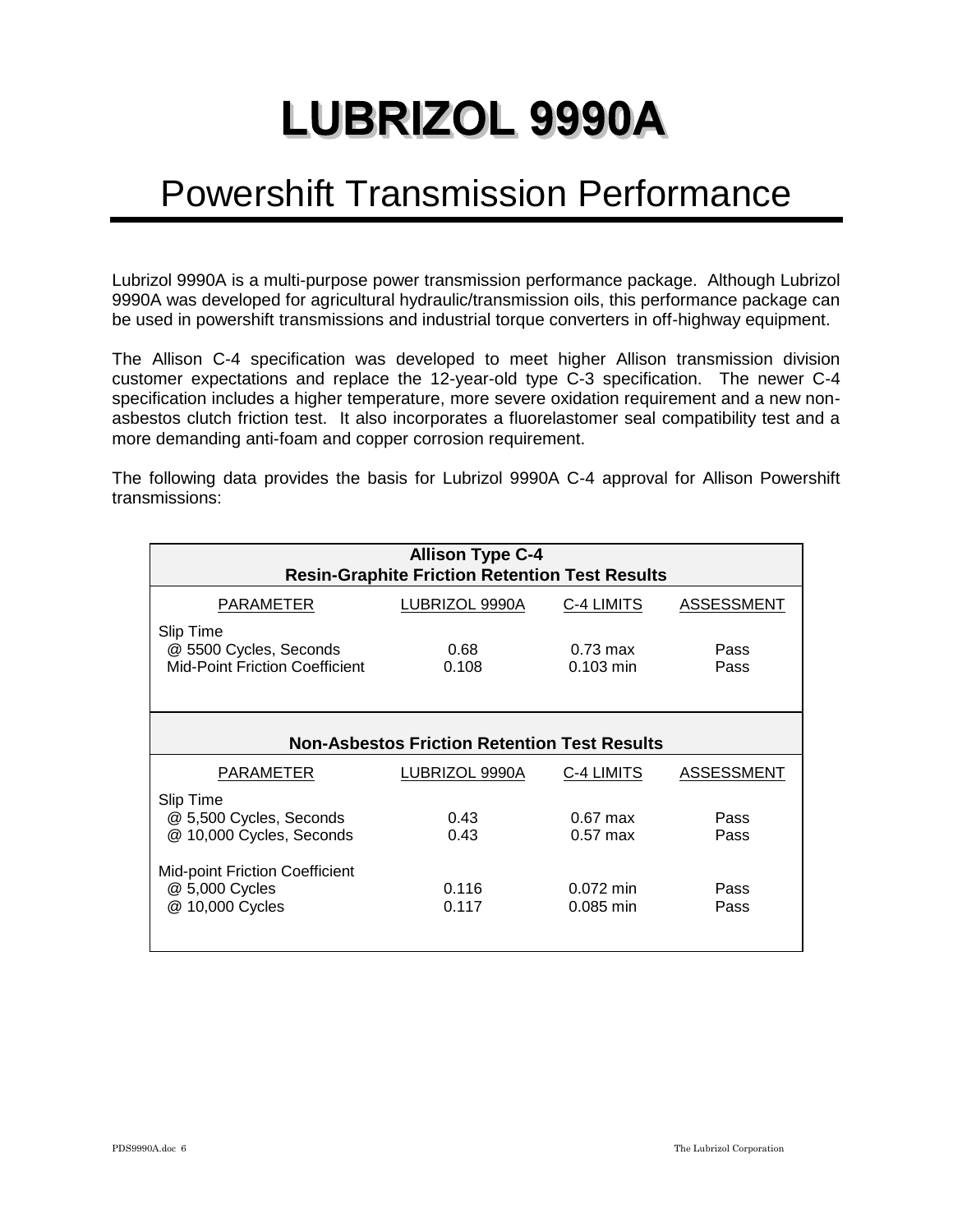## Powershift Transmission Performance

| <b>Oxidation Resistance</b><br>(4L60E Transmission Oxidation Test)                                                                                   |                                       |                    |                   |
|------------------------------------------------------------------------------------------------------------------------------------------------------|---------------------------------------|--------------------|-------------------|
| <b>PARAMETER</b>                                                                                                                                     | LUBRIZOL 9990A                        | C-4 LIMITS         | <b>ASSESSMENT</b> |
| <b>Parts Condition Summary</b>                                                                                                                       | No Sludge                             | Free of Sludge     | Pass              |
| <b>Differential TAN</b>                                                                                                                              | 1.14                                  | 4.0 max            | Pass              |
| <b>Differential Carbonyl</b><br>Absorbance                                                                                                           | 0.58                                  | $0.75$ max         | Pass              |
| <b>Transmission Components</b><br><b>Bushings</b><br><b>Bearings</b><br>Gears                                                                        | No Failures                           | No Failures        | Pass              |
| <b>Vickers Vane Pump Wear</b><br>(Modified ASTM D2882 Procedure)<br>(1000 psi; 174°F; 100 hr.)                                                       |                                       |                    |                   |
| <b>PARAMETER</b>                                                                                                                                     | LUBRIZOL 9990A                        | C-4 LIMITS         | <b>ASSESSMENT</b> |
| <b>Weight Loss</b><br>Cam Ring<br>Vanes                                                                                                              | 3.5 mg.<br>$0.0$ mg.                  |                    |                   |
| Total                                                                                                                                                | $3.5$ mg.                             | 15 mg.             | Pass              |
| Based on the following Caterpillar To-2 friction test results, Lubrizol 9990A can be<br>recommended for use in Caterpillar Powershift transmissions. |                                       |                    |                   |
| <b>Caterpillar To-2 Friction Test Results</b>                                                                                                        |                                       |                    |                   |
| <b>TEST NUMBER</b>                                                                                                                                   | 2<br>3<br>1                           | <b>TO-2 LIMITS</b> | <b>ASSESSMENT</b> |
| Test Cycles $x$ 10 <sup>3</sup><br>Stopping time Increase, %<br>Wear Inches $x 104$                                                                  | 15<br>15<br>15<br>12.7<br>7.2<br>10.4 | 15% max            | Pass              |
| <b>Bronze</b><br>Steel                                                                                                                               | 19<br>31<br>24<br>30<br>25<br>28      | 100 max<br>40 max  | Pass<br>Pass      |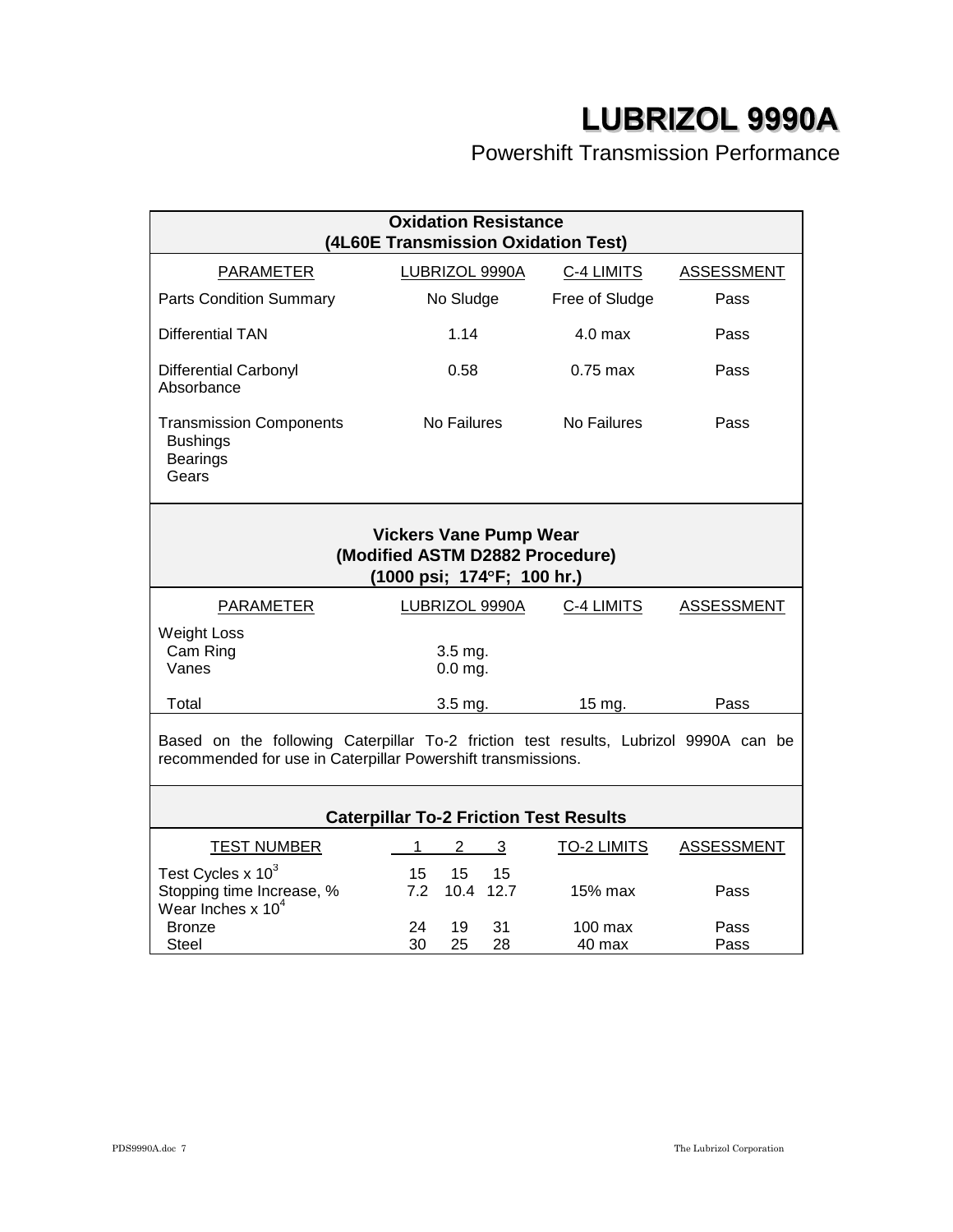# Hydraulic Pump Performance

Lubrizol 9990A is a universal multi-purpose power transmission performance package. Although Lubrizol 9990A was developed for agricultural and industrial/construction hydraulic/transmission oils, this performance package can be used in industrial and mobile hydraulic systems.

### **Wide Range of Application**

Hydraulic oils formulated with Lubrizol 9990A may be used in:

- A broad range of industrial hydraulics ranging from severe hydraulic systems to general lubrication applications. These include machine tools, presses, central systems, gear cases and various bearing systems.
- Mobile loading and continuous mining equipment where high speeds, loads and temperatures are encountered.

### **Operating Advantages**

- Proven field performance
- Outstanding thermal and oxidative stability
- Low copper activity
- Good detergency
- Excellent rust protection
- Good filterability
- Good antifoam characteristics

### **A Proven Formulation**

Hydraulic oils formulated with Lubrizol 9990A provide the performance characteristics necessary to meet or exceed all major hydraulic equipment manufacturer and user requirements:

- Sperry Vickers I-286-S (Industrial), M-2950-S (Mobile Equipment)
- Denison HF-O, HF-1, HF-2
- Sundstrand Hydraulics
- Cincinnati Milacron P-68, P-69, P-70

### **Economy and Flexibility**

- Inventory reduction–one multi-purpose performance package can be used in agricultural equipment, construction equipment, and industrial and mobile hydraulics.
- Long fluid life
- Reduced machine maintenance–increased productivity
- Useful in a wide range of high VI base stocks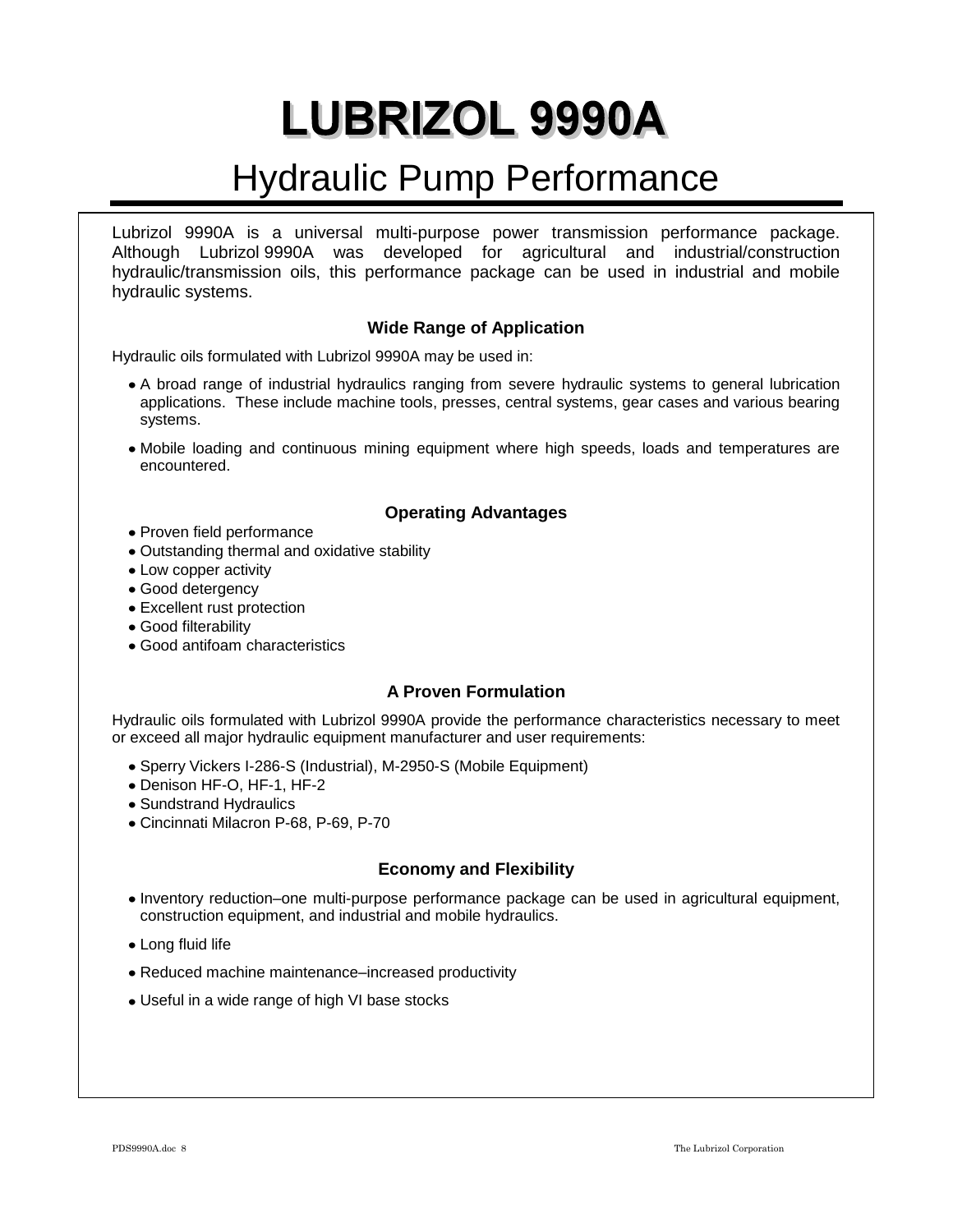Hydraulic Pump Performance

| <b>Summary of Lubrizol 9990A Hydraulic Pump Performance</b>          |                    |                                    |                 |
|----------------------------------------------------------------------|--------------------|------------------------------------|-----------------|
|                                                                      |                    |                                    |                 |
|                                                                      |                    | <b>BASE STOCK SOURCE/ISO GRADE</b> |                 |
| <b>TEST</b>                                                          | <b>REQUIREMENT</b> | <b>MID CONTINENT</b>               | <b>CANADIAN</b> |
|                                                                      |                    | <b>ISO 68</b>                      | <b>ISO 46</b>   |
| Denison Pump                                                         |                    |                                    |                 |
| T5D Vane Pump                                                        | HF-O Pass          | Pass                               |                 |
| 46 Series Piston Pump                                                | HF-O Pass          | Pass                               |                 |
| <b>Denison Assessment</b>                                            |                    | <b>HF-O Approved</b>               |                 |
|                                                                      |                    |                                    |                 |
| Vickers 35 VQ-25 Pump                                                |                    |                                    |                 |
| (3000 psi, 2400 rpm, 200°F [93.3°C])                                 |                    |                                    |                 |
| Ring and Vane Weight Loss, mg.                                       |                    |                                    |                 |
| First 50 Hour Test                                                   | 90                 |                                    | 45              |
| Second 50 Hour Test                                                  | 90                 |                                    | 53              |
| Third 50 Hour Test                                                   | 90                 |                                    | 64              |
|                                                                      |                    |                                    |                 |
| Sundstrand Model 22-2132 Variable<br>Displacement Piston Pump        |                    |                                    |                 |
| (5000 psi, 3100 rpm, 180°F[82.2°C]<br>with 1.0% water contamination) |                    |                                    |                 |
| Flow Degradation, %                                                  | 10 max             | 0.6                                |                 |
|                                                                      |                    |                                    |                 |
| Plessey-Sundstrand Pump                                              |                    |                                    |                 |
| Flow Degradation, %                                                  | 5.0 max            | 0.0                                |                 |

The Lubrizol Corporation 29400 Lakeland Boulevard Wickliffe, Ohio 44092 (440) 943-4200